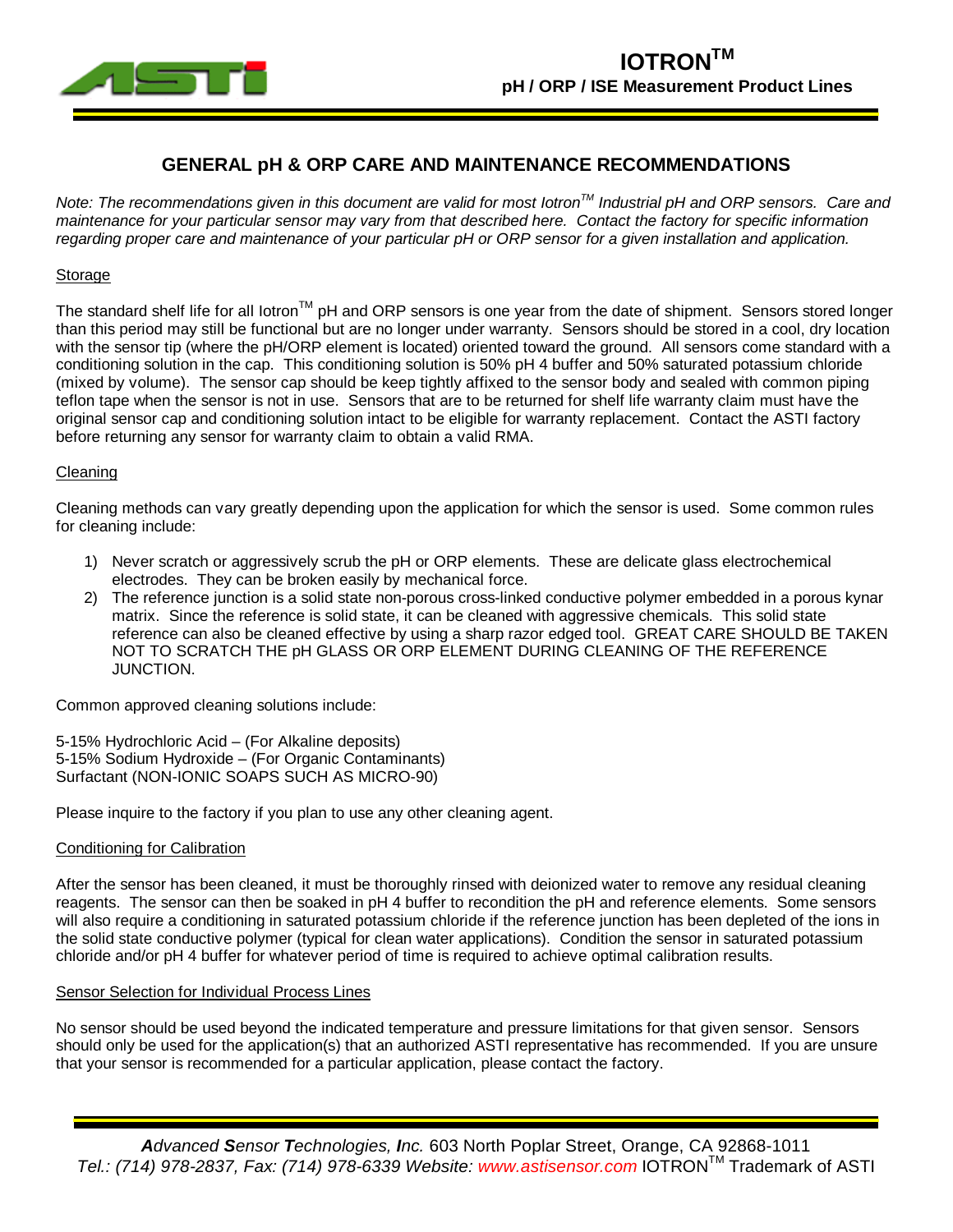

# DOES MY SENSOR NEED A WATERPROOFING OPTION?

# **RECOMMENDATIONS FOR INLINE, IMMERSION AND SUBMERSIBLE INSTALLATIONS**

*ASTI inline twist lock sensors and immersion sensors are NOT intended to have rain or other continuous form of water on the back of the cable. In this case, a shorting can result that can result in a variety of anomalous failure modes. \*\* IF SUCH ANOMALOUS FAILURE MODES RELATED TO THIS OCCUR THIS IS ACTUALLY CONSIDERED AN IMPROPER INSTALLATION ISSUE AND THUS NOT COVERED UNDER THE STANDRAD ASTI WARRANTY \*\**

The sealing on the back of a twist lock and immersion sensors is water resistant, but not waterproof. The standard default isolation on the back of a sensor is a strain relief grommet. This allows for the sensor to be somewhat moved and for some minor water exposure without causing sensor failure. For more aggressive water exposure to the back of the sensor, additional precautions must be taken.

#### **CASE 1: INLINE USE**

#### INDOOR:

If a standard sensor (such as our immersion or twist lock sensor series) is used for inline installations only (no immersion or submersible use is planned) then no special precautions are required if it is for indoor use. This assumes that the back of the sensor will not be exposed to corrosive gas present and/or the plant will not cause any process media to get onto the back of the sensor, nor give it significant water exposure by washing down the area.

## OUTDOOR:

If a standard sensor (such as an immersion or twist lock sensor series) is used for inline installations only (no immersion or submersible use is planned) then there generally ARE special precautions required for outdoor inline use. The most common is to seal the back end of the sensor in conduit to isolate the back end of the sensor. The most common approach so to use sufficient TEFLON tape and a NPT coupling to create this back sensor seal, and then either a rigid or flexible conduit back to the transmitter where is the lead wires are terminated for cable isolation. This creates a barrier that makes the sensor suitable for conditions were rain and other outdoor elements could damage the seal on the back of the sensor. Specifically, this can prevent water from attacking along the sensor cable and causing internal shorting to solder joins inside the unit itself.

Another approach for sealing the back of the sensor if there will be significant water exposure is to add a waterproofing option. In general, for such cases just the least expensive WPIT option is which sufficient, with a 3/8"X1/2" vinyl tubing properly installed. The WPIT waterproofing option has a slight surcharge for extended cable lengths. In some cases the more robust WPA option can also be used to fulfill this purpose. Unfortunately waterproofing options cannot be added once a sensor has been fabricated but rather must be installed at the time of manufacture.

<http://www.astisensor.com/prosub.htm>

<http://www.astisensor.com/prosubh2oIT.htm>

## **CASE 2: IMMERSION USE**

Immersion use is defined as when the sensor is immersed into the process media, but the entire sensor is not submersed. This mean that the back of the sensor is NOT completely below the process media level. Immersion installations always require the back of the sensor/waterproofing to be sealed with a mating 1" FNPT coupling and the cable run in conduit. The WPIT, WPA or WPC waterproofing options can be added if desired/required to make the sensor life better even for such immersion installations. It is possible to use the standard immersion or twist lock sensor for immersion use without adding a waterproofing option if VERY GOOD care is taken to seal the back of the sensor with a coupling and properly running the cable in conduit back to the transmitter.